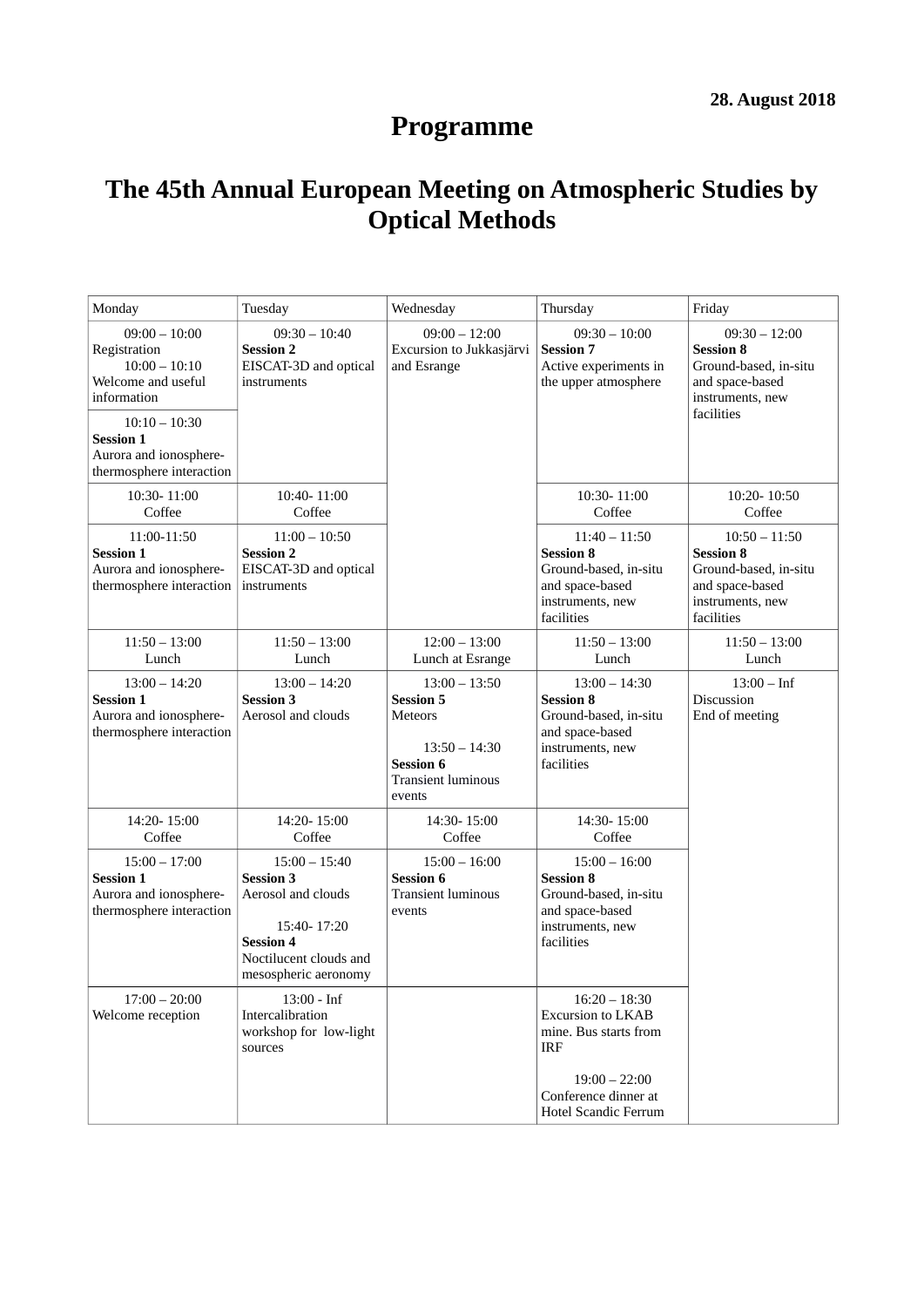## **Monday, August 27**

- 09:00 10:00 Registration
- 10:00 10:10 Welcome and useful information

## *Session 1 (Aurora and ionosphere-thermosphere interaction)*

Chair: Daniel Whiter

|                                    | $10:10-10:30$ Noora Partamies, Pulsating aurora — why should we care?                                                                                     |
|------------------------------------|-----------------------------------------------------------------------------------------------------------------------------------------------------------|
| $10:30 - 11:00$                    | Coffee                                                                                                                                                    |
| $11:00 - 11:30$<br>$11:30 - 11:50$ | Xiaoyan Zhou, Dayside auroral dynamics under interplanetary shock conditions.<br>(Invited)<br>Jade Reidy, A. Multi-scale observation of polar cap aurora. |
| $11:50 - 13:00$                    | Lunch                                                                                                                                                     |

## *Session 1 (Aurora and ionosphere-thermosphere interaction)*

Chair: Jade Reidy

| $13:00 - 13:20$ | Noora Partamies, Auroral omega bands.                                            |
|-----------------|----------------------------------------------------------------------------------|
| $13:20 - 13:40$ | Björn Gustavsson. B. Flickering Aurora: time-dependent electron transport        |
|                 | modelling of electron precipitation at 5-12 Hz.                                  |
| $13:40 - 14:00$ | David Price, A new technique for measuring heating of the lower thermosphere by  |
|                 | auroral processes.                                                               |
| $14:00 - 14:20$ | Vladimir Belakhovsky, Influence of different ionospheric disturbances on the GPS |
|                 | scintillation at high latitudes.                                                 |
|                 |                                                                                  |
|                 |                                                                                  |

14:20 – 15:00 Coffee

### *Session 1 (Aurora and ionosphere-thermosphere interaction)*

Chair: Noora Partamies

| $15:00 - 15:20$ | Tima Sergienko, The fast variable aurora: Results of the Monte-Carlo simulation.                                  |
|-----------------|-------------------------------------------------------------------------------------------------------------------|
| $15:20 - 15:40$ | Derek McKay, Lumikot: fast auroral transients.                                                                    |
| $15:40 - 16:00$ | Boris Kozelov, Triangulation of altitude profiles of auroral emission by MAIN                                     |
|                 | system in Apatity.                                                                                                |
| $16:00 - 16:20$ | Daniel Whiter, Optical emission produced by a combination of infra-sound and an<br>auroral electric field?        |
| $16:20 - 16:40$ | Roman Vasilyev, Aurora, wind and temperature of mid-latitude upper atmosphere<br>during geomagnetic perturbations |
| $16:40 - 17:00$ | Pavel Budnikov, Variations of GNSS signals in Euro-Arctic region during auroral<br>activity.                      |
| $17:00 - 20:00$ | Welcome reception                                                                                                 |
| 20:00           | Bus from IRF to Kiruna                                                                                            |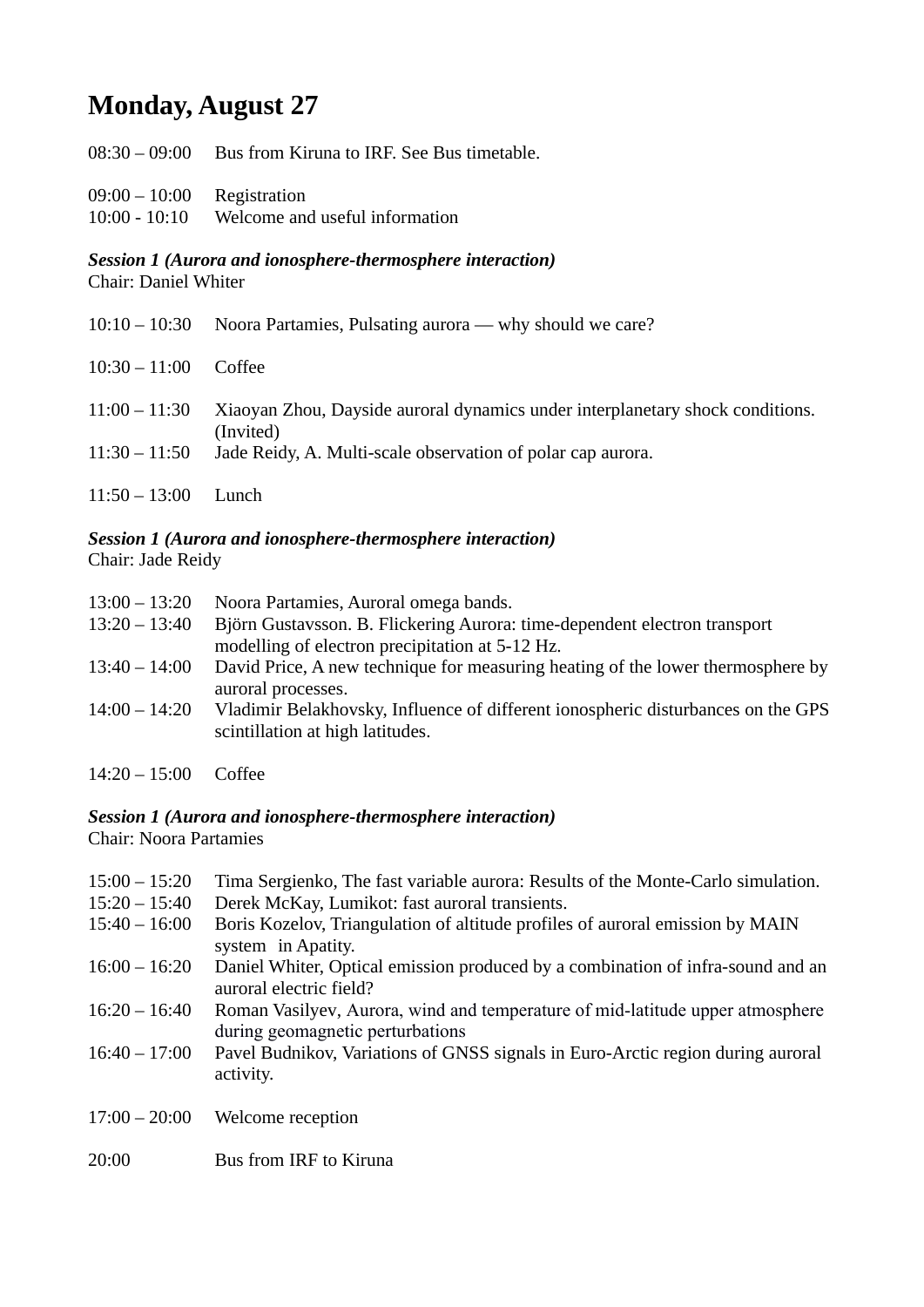## **Tuesday, August 28**

08:50 – 09:20 Bus from Kiruna to IRF. See Bus timetable.

## *Session 2 (EISCAT-3D and optical instruments)*

Chair: Johan Kero

| $09:30 - 10:00$<br>$10:00 - 10:20$<br>$10:20 - 10:40$ | Craig Heinselman, EISCAT_3D Capabilities and Status. (Invited)<br>Urban Brändström, ALIS_4D, a Swedish complementary instrument for<br>EISCAT_3D, status of Kiruna Atmospheric and Geophysical Observatory and the<br>European Working group on optical calibration.<br>Thomas Ulich, Optical and other ground-based instrumentation: readiness for<br>EISCAT 3D. |
|-------------------------------------------------------|-------------------------------------------------------------------------------------------------------------------------------------------------------------------------------------------------------------------------------------------------------------------------------------------------------------------------------------------------------------------|
| $10:40 - 11:00$                                       | Coffee                                                                                                                                                                                                                                                                                                                                                            |
| $11:00 - 11:30$<br>$11:30 - 11:50$                    | Yoshifumi Saito, Y, SS-520-3 Sounding Rocket Experiment Targeting the Ion<br>Outflow over the Cusp Region. (Invited) (from the Instrument session)<br>Carl-Fredrick Enell, EISCAT 3D: overview of the system and its experiment<br>modes.                                                                                                                         |
|                                                       |                                                                                                                                                                                                                                                                                                                                                                   |

11:50 – 13:00 Lunch

### *Session 3 (Aerosol and clouds)*

Chair: Ingrid Hanssen

| $13:00 - 13:30$ | Silke Groß, Aerosol type classification and characterisation of microphysical<br>parameters by lidar; challenges and technologies. (Invited) |
|-----------------|----------------------------------------------------------------------------------------------------------------------------------------------|
| $13:30 - 13:50$ | Maki Tachikawa, Optical trapping of ice crystals and its application in cloud<br>physics.                                                    |
| $13:50 - 14:20$ | Carlos Toledano, Sun photometer and lidar collocated aerosol measurements at<br>ALOMAR: a long-term comparison. (Invited)                    |
| $14:20 - 15:00$ | Coffee                                                                                                                                       |
| $15:00 - 15:20$ | Veronika Wolf, Synergies between balloon-borne in-situ particle imaging and<br>ground-based lidar measurements of Arctic cirrus clouds.      |
| $15:20 - 15:40$ | Peter Voelger, Lidar observations at the Swedish Institute of Space Physics.                                                                 |

### *Session 4 (Noctilucent clouds and mesospheric aeronomy)*

Chair: Njål Gulbrandsen

- 15:40 16:10 Joshua Chadney, Changes in hydroxyl temperatures during high-energy auroral precipitation. (Invited) 16:10 – 16:30 Roman Vasilyev, Sudden stratospheric warming events 2017, 2018 and mesosphere over Eastern Siberia. 16:30 – 16:50 Hidehiko Suzuki, Derivation of the horizontal wind field in the polar mesopause region by using successive images of noctilucent clouds from ground.
- 16:50 17:20 Jacek Stegman, The MATS satellite mission planning and optical calibration.

18:00 Bus from IRF to Kiruna

On Tuesday after lunch 13:00 – Inf, the intercalibration workshop for low-light sources. Please contact Urban Brändström.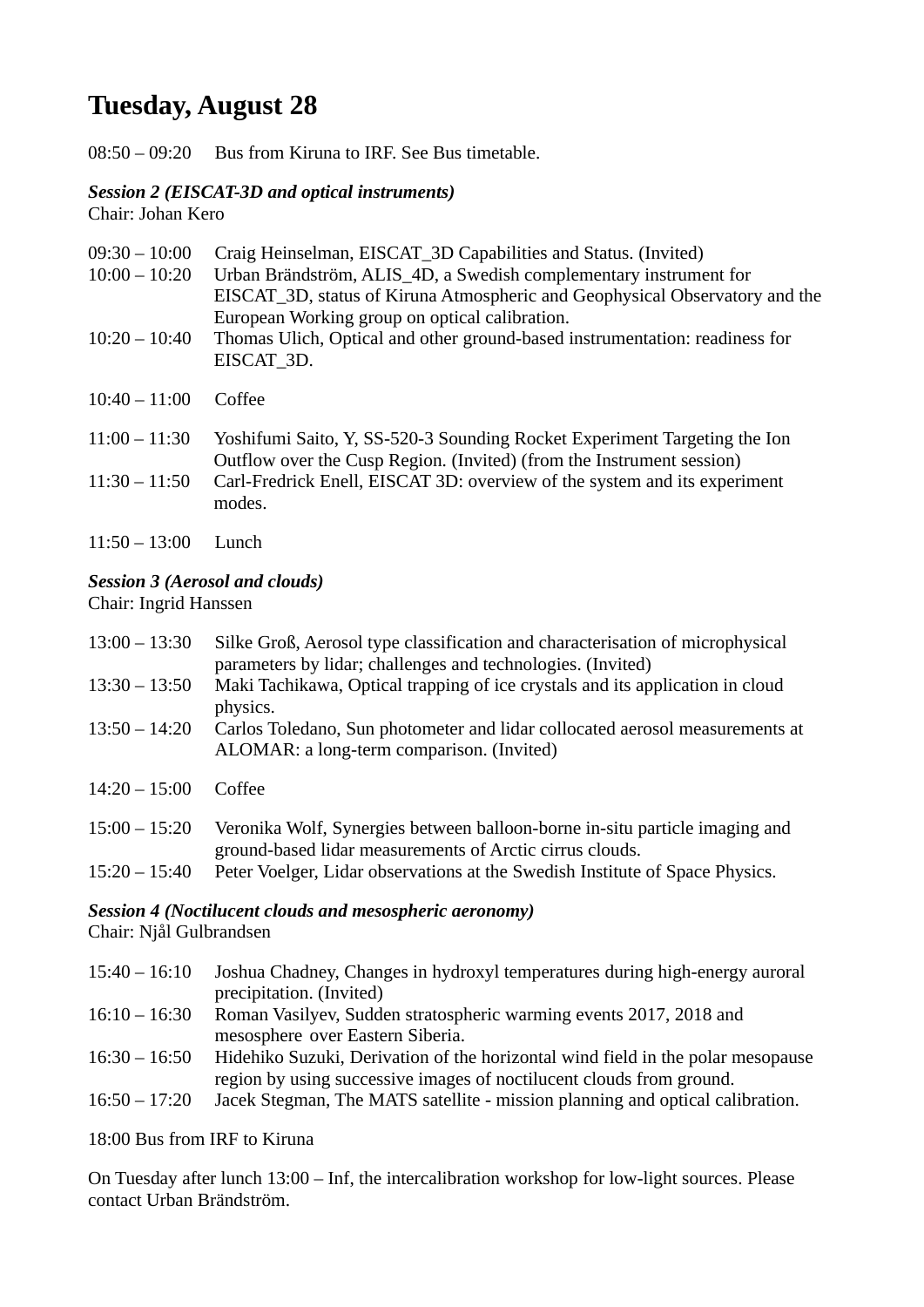## **Wednesday, August 29**

## **The Esrange day of the 45th Optical Meeting**

- 08:00 12:00 Excursion to Jukkasjärvi and Esrange.
- 12:00 13:00 Lunch at Esrange

## *Session 5 (Meteors)*

Chair: Daniel Kastinen

- 13:00 13:30 Ryou Ohsawa, Optical observations of faint meteors with a wide-field CMOS camera Tomo-e Gozen. (Invited)
- 13:30 13:50 Johan Kero, Simultaneous radar head echo and optical meteor observations.

### *Session 6 (Transient luminous events)*

Chair: Varo Maria Passas

| $13:50 - 14:10$ | Gali Garipov, Detection of Global Optical Phenomena of natural and man-made<br>origin of Ultraviolet and Infrared glow of Earth atmosphere onboard the "Vernov"<br>Satellite. |
|-----------------|-------------------------------------------------------------------------------------------------------------------------------------------------------------------------------|
| $14:10 - 14:30$ | Oscar van der Velde, Analysis of elves, Colombia gigantic jet campaigns, and the<br>Atmosphere-Space Interactions Monitor.                                                    |
| $14:30 - 15:00$ | Coffee                                                                                                                                                                        |
| $15:00 - 15:20$ | Pavel Klimov, The TUS detector on board the Lomonosov satellite:<br>multifunctional geophysical UV observatory.                                                               |
| $15:20 - 15:40$ | Pavel Klimov, UV transient emission of the atmosphere measured by the<br>Lomonosov satellite with high temporal resolution.                                                   |
| $15:40 - 16:00$ | Pavel Klimov, P.A. UV transient atmospheric events observed far from<br>thunderstorms by the Vernov satellite.                                                                |
| 16:10           | Bus from Esrange to Kiruna                                                                                                                                                    |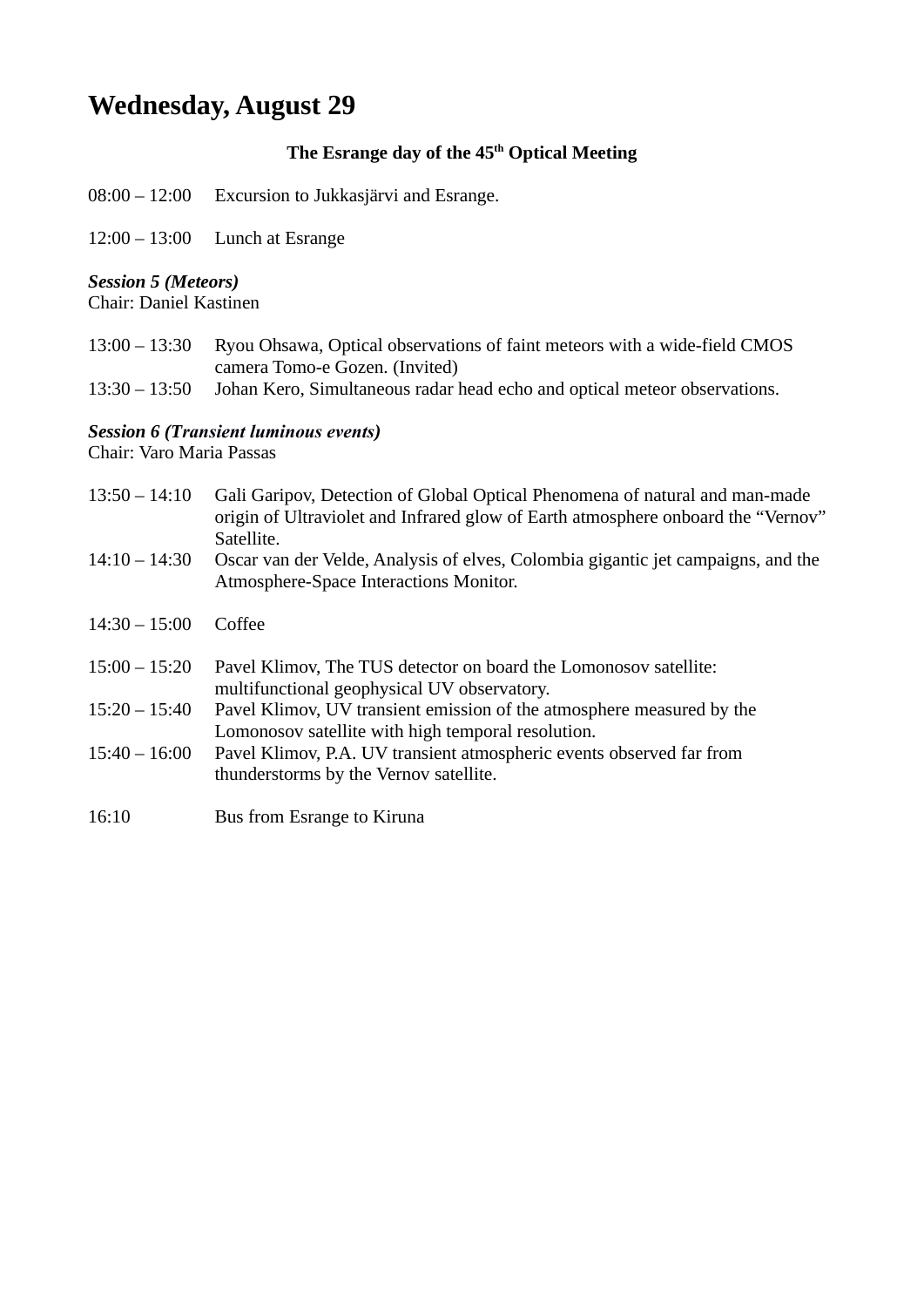## **Thursday, August 30**

08:50 – 09:20 Bus from Kiruna to IRF. See Bus timetable.

### *Session 7 (Active experiments in the upper atmosphere)*

Chair: Björn Gustavsson

- 09:30 10:00 Todd Pedersen, Spatial separation of optical spectral features in chemical release experiments. (Invited) 10:00 – 10:30 Jeffrey Holmes, A combined spectroscopic and plasma chemical kinetic analysis of ionospheric samarium releases. (Invited)
- 10:30 11:00 Coffee

### *Session 8 (Ground-based, in-situ and space-based instruments, new facilities)* Chair: Fred Sigernes

| $11:00 - 11:30$ | Njål Gulbrandsen, Laser investigation of the mesospheric magnetic field $-$ The                              |
|-----------------|--------------------------------------------------------------------------------------------------------------|
|                 | Mesospheric Sodium Layer as a Remotely, Optically Pumped Magnetometer.                                       |
|                 | (Invited)                                                                                                    |
| $11:30 - 11:50$ | Julianne Kealy, Detection of infrasound in the Earth's upper atmosphere by<br>observing nightglow emissions. |

11:50 – 13:00 Lunch

#### *Session 8 (Ground-based, in-situ and space-based instruments, new facilities)* Chair: Todd Pedersen

| $13:00 - 13:30$ | Varo Maria Passas, GRASSP and GALIUS: two slit spectrographs designed to<br>remotely characterize transient atmospheric plasmas. (Invited)                              |
|-----------------|-------------------------------------------------------------------------------------------------------------------------------------------------------------------------|
| $13:30 - 14:00$ | Ingrid Hanssen, ALOMAR Tropospheric Lidar – Developments and ongoing<br>projects. (Invited)                                                                             |
| $14:00 - 14:30$ | Shin-Ichiro Oyama, New insights found from coalescence of the ionospheric and<br>thermospheric measurements at auroral latitudes (from tha EISCAT session)<br>(Invited) |
| $14:30 - 15:00$ | Coffee                                                                                                                                                                  |
| $15:00 - 15:30$ | Margaret Campbell-Brown, The Canadian Automated Meteor Observatory: high<br>resolution studies of meteor ablation. (Invited) (from the Meteor session)                  |
| $15:30 - 15:00$ | Xiaoyan Zhou, Development of a near-infrared balloon-borne camera for<br>dayside and sunlit auroral observations.                                                       |
| $16:30 - 18:30$ | Excursion to LKAB mine. Bus starts from IRF                                                                                                                             |
| $19:00 - 22:00$ | Conference dinner at Hotel Scandic Ferrum in Kiruna                                                                                                                     |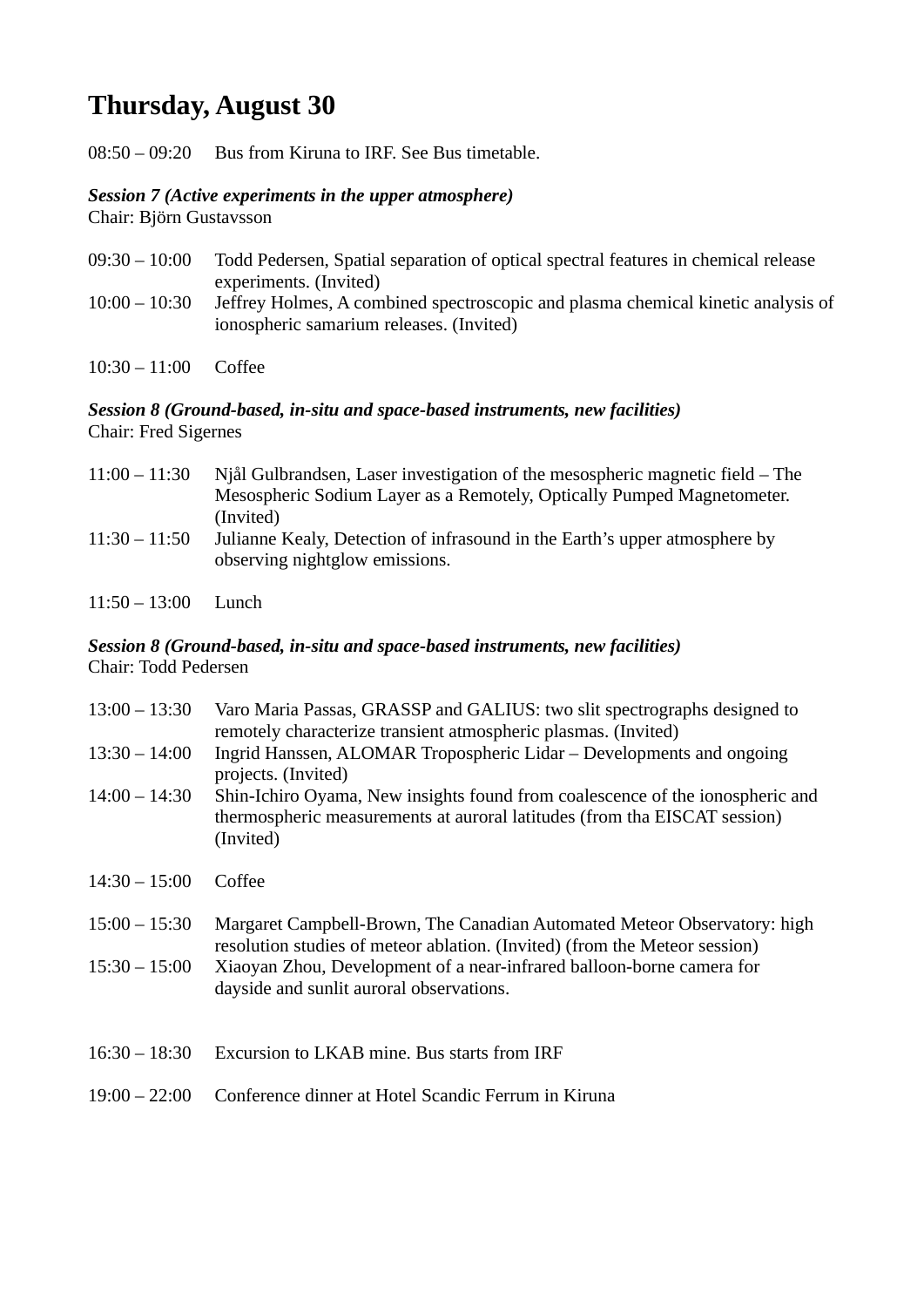# **Friday, August 31**

08:50 – 09:20 Bus Kiruna city – IRF. See Bus time table.

#### *Session 8 (Ground-based, in-situ and space-based instruments, new facilities)* Chair: Urban Brändström

09:30 – 10:00 Andres Spicher, The Investigation of Cusp irregularities 5 sounding rocket: multipoint measurement of turbulence. (Invited) 10:00 – 10:20 Masafumi Hirahara, Japanese Space-Earth Coupling Exploration Mission by Multiple Polar-orbiting Compact Satellites and its Collaborations in Instrumentations and Ground-based Observations. 10:20 – 10:50 Coffee 10:50 – 11:10 Roman Vasilyev, Coordinated satellite and ground-based observations of fast atmospheric processes. 11:10 – 11:30 Fred Sigernes, The DIY hyperspectral imager experiment. 11:30 – 11:50 Andres Spicher, Automatic classification of auroral images from the Oslo Auroral THEMIS (OATH) dataset using machine learning. 11:50 – 13:00 Lunch

13:00 – Inf Discussion (Next meeting etc.)